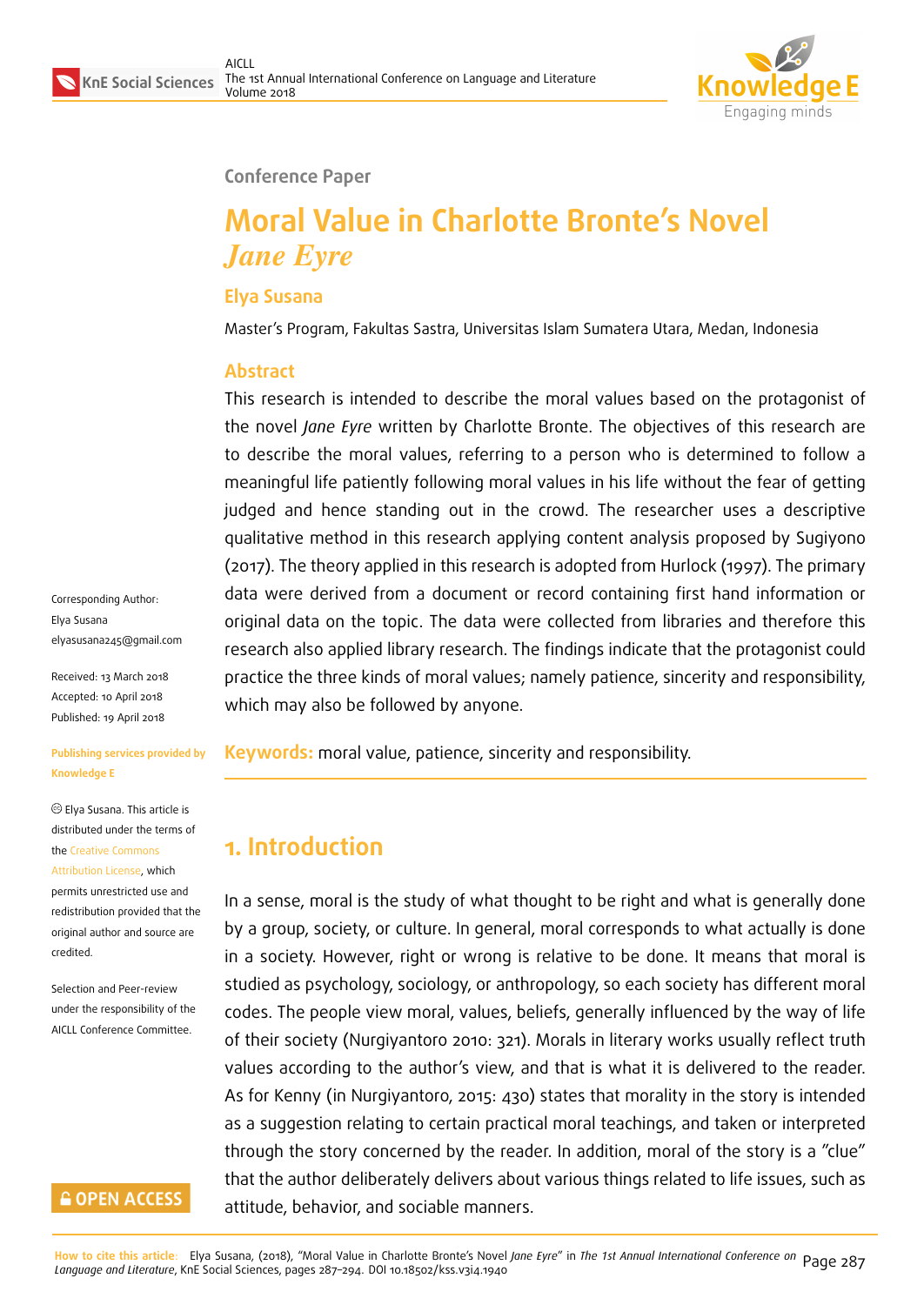*Jane Eyre* is a novel published in 1847 by a feminist author Charlotte Bronte. This novel tells about a woman's struggle, love and gender relations in 1800's, when Charlotte Bronte grew up. Charlotte had to face hard times when she wanted to publish the novel; she sent the script with the fictitious names, Currer Bell, in order to conceal her true identity as a woman. In 1800's woman had limitation to work even as a writer. Her sister, Emily and Anne Bronte who were also a writers did the same. They were writers known as Bronte's sisters. The background of this story is in Victorian era where woman set up by traditional that they must depend on man.

This research provides an analysis about moral values in Charlotte Bronte's novel *Jane Eyre.* The word 'moral' is generally defined as message that is conveyed or a lesson to be learned from a story or event. The moral may be left to the hearer, reader, or viewer to determine for themselves, or may be explicitly encapsulated in a maxim. A moral is a lesson in a story or in real life in the story of the novel. That is why the focus of the analysis is the main character's moral values shared by Jane Eyre and Rochester.

### **2. Literature Riview**

Moral is from the Latin word *mos* and the plurals is *mores* meaning custom or ways of life. Discussions about morals usually refer to ethics and ethics and morals are the same meaning, but in the daily life there are some differences. Morals or morality are used to measure values of happening, while ethics to study value system well done.

According to Hurlock (1977), moral is an ethical norm, a concept of life upheld by most certain societies. Moral is primarily concerned with the understanding of good and bad. Goodness is regarded as moral, while the badness is considered as immoral behavior. Barcalow (1994) says that moral can be evaluated with the actions and potential actions of others, and may be evaluated as good or bad; right or wrong; and acceptable or unacceptable; required, prohibited, or permitted; praiseworthy or blameworthy.

In relation to the values, morals are part of the value, namely moral values. Not all of the values are moral values. Moral values are related with human behavior about goodness and badness. It is a kind of doctrine accepted by society regarding the actions, attitudes, obligations, morals, manners, and decency [3]. Understanding certain good and bad things is relative. This means that something which is in general considered good for someone or a nation may not be good for the other people or other nations. Someone's opinion about morals and values are usu[a](#page-6-0)lly influenced by the view of life.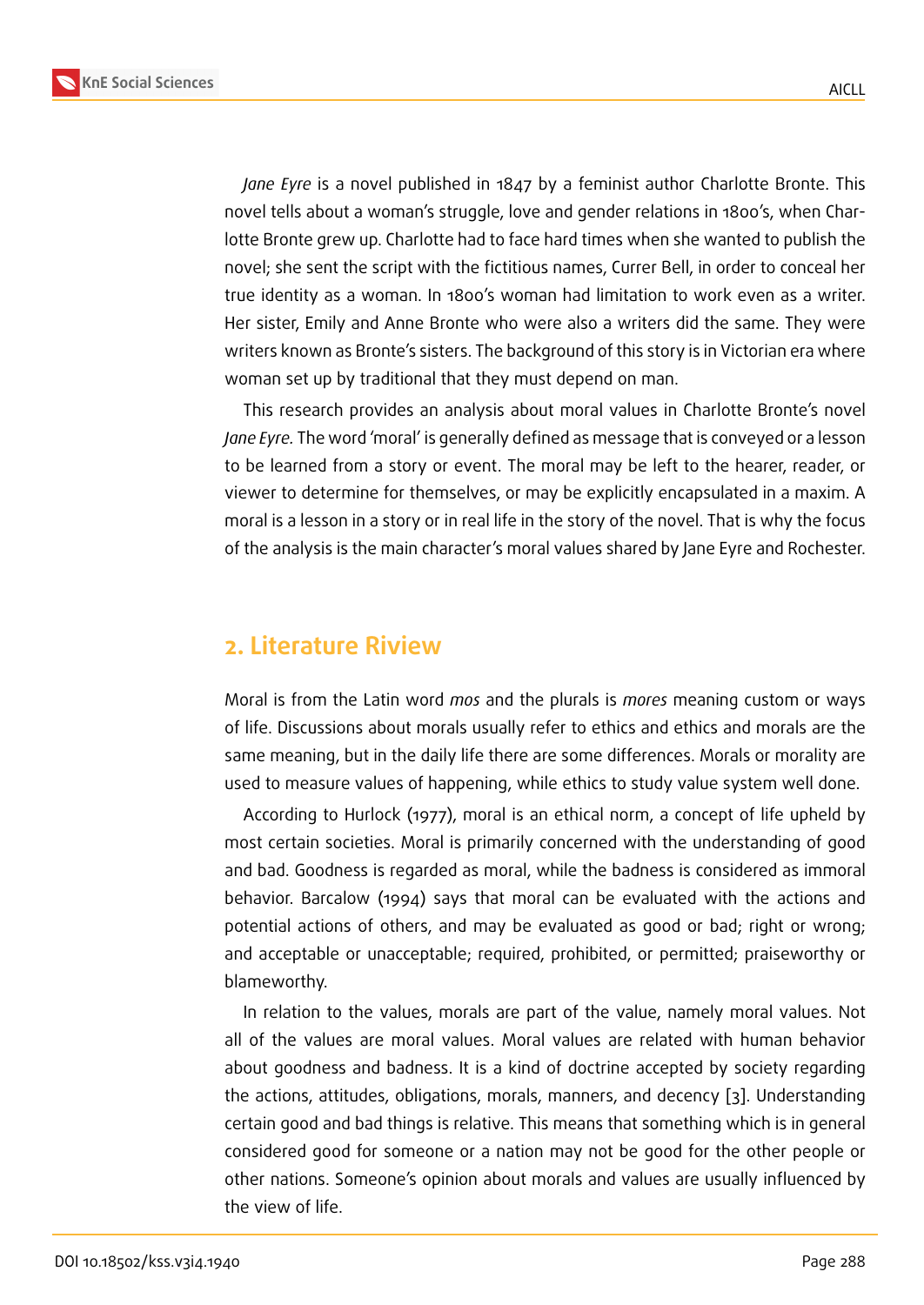Furthermore, moral values are the values which are associated with customs, manners, and behavior [20]. The word 'moral' always refers to the good or the bad people as people, so that fields of human life are seen in terms of kindness as human (Margis in Budiningsih, 2004). Overall, the moral teachings are norms and understandings determining the thi[ngs](#page-7-0) which are considered good and bad.

Darajat (1977: 8) in the Hurlock's book *Child Development* conclude that moral is: (1) Behavior which conforms to social standards and which is also carried out voluntarily by the individual; (2) responsibility toward their action; and Consideration to the welfare of the group, while personal desires or gains are relegated to opposition of secondary importance.

Based on description above, the researcher states that morality is the measurement used to determine what is right or wrong of human beings' attitudes and actions in terms of the goodness and badness.

Children learn about what is right and wrong, good or bad from their parents and other members of the family. They learn everything they need such as learning how to eat something in a good manner, how to speak, how to act etc. and when they grow up they will have interacting with others who are not usually a member of the family like neighbors and societies. Children must be able to conform with them and able to adapt with environment where they live. Children need socialization in order to know how they should act in the middle of societies and cultural environments.

Moral values are beliefs and values of people that conform to normal standards of what is right and wrong and deals with people. The standard moral values are different between one society and others. The different standard of morals and ethics is on the basis of determining standards measure that is right and wrong and based on customs or agreement of the society. If the society regards that some behaviors are good so it is also good for their values. Finally, the characteristic standards of morals and ethics are local and temporal. A moral value is the principle of rightness and wrongness that are accepted by an individual and social group. Morals arise from human consciousness to develop personal self and society, developing a means to correct errors and improve what has been good. Morals are the foundation of human life as the regulatory toward the perfection of life. Moral values arise from the human conscience, which will determine behavior

### **3. Research Method**

The researcher used descriptive qualitative methods. Sugiyono (2017: 14) states that qualitative research is data in the form of words, schemes, and images. The type of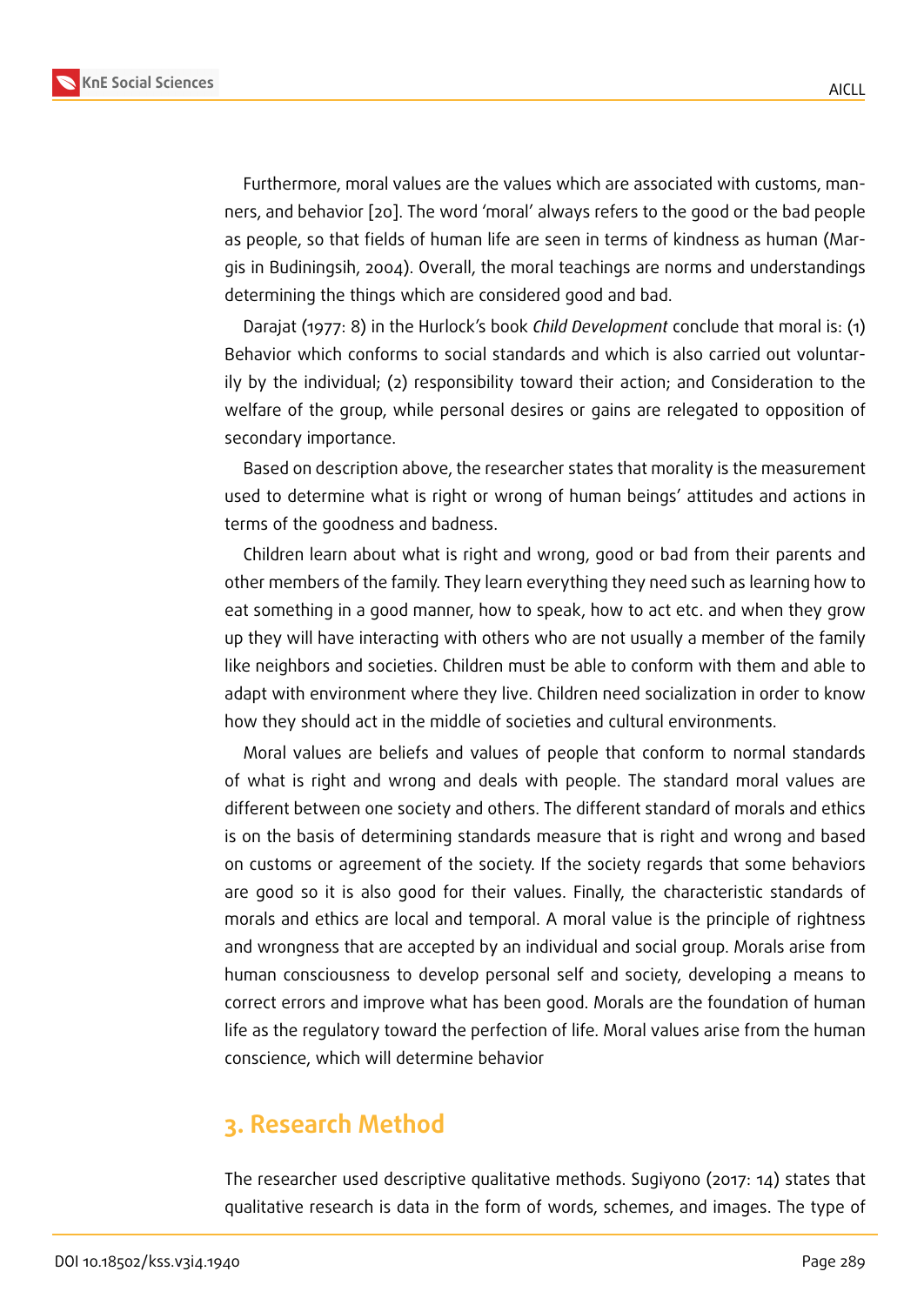research used is descriptive qualitative using content analysis. This research is literature research. Data source in this research is a written document of literary result in the novel of *Jane Eyre*. This study aims to find and describe the form of moral values, the moral of the main character in the face of life issues and the delivery of moral values in the novel. All phenomena are obtained from the units that indicate its relevance to the objectives to be achieved and automatically recorded as data research.

### **4. Discussion**

Positive attitude usually gets a good reaction from others. According to Hurlock (1997: 323-324) the type of moral teaching itself can include problems, to be said, to be infinite. It can encompass the whole issue of life, all issues concerning human dignity and prestige. Broadly speaking the problem of life and human life can be distinguished into the problems of human relationships with oneself, human relationships with other human beings in the social sphere including its relationship with the natural environment, and human relationships with God.

According to description above, the writer makes points on the kinds of moral values.

- 1. Individual Moral is the attitude of the human to him/herself, meaning that humans have the right to make their decisions and spirit to do something or actions.
- 2. Social Moral is the attitude of the humans to others. The personal freedom is limited to the social freedom so, the relationships between personal and social is very close because when a person takes actions usually followed by the reactions from the others. Finally, people should respect each other.
- 3. Religion Moral is the attitude of the human to God by daily activities, meaning that all the activity is connected with the worship to God.

### **4.1. Patience**

Patience is the personal ability to accept annoying behavior or difficulties without becoming angry and complaining [12]. Patience is one of the important indicators of health of soul.

It is far better to endure patie[ntly](#page-7-1) than to commit a hasty action whose evil consequences will extend to all connected with the person concerned. [6]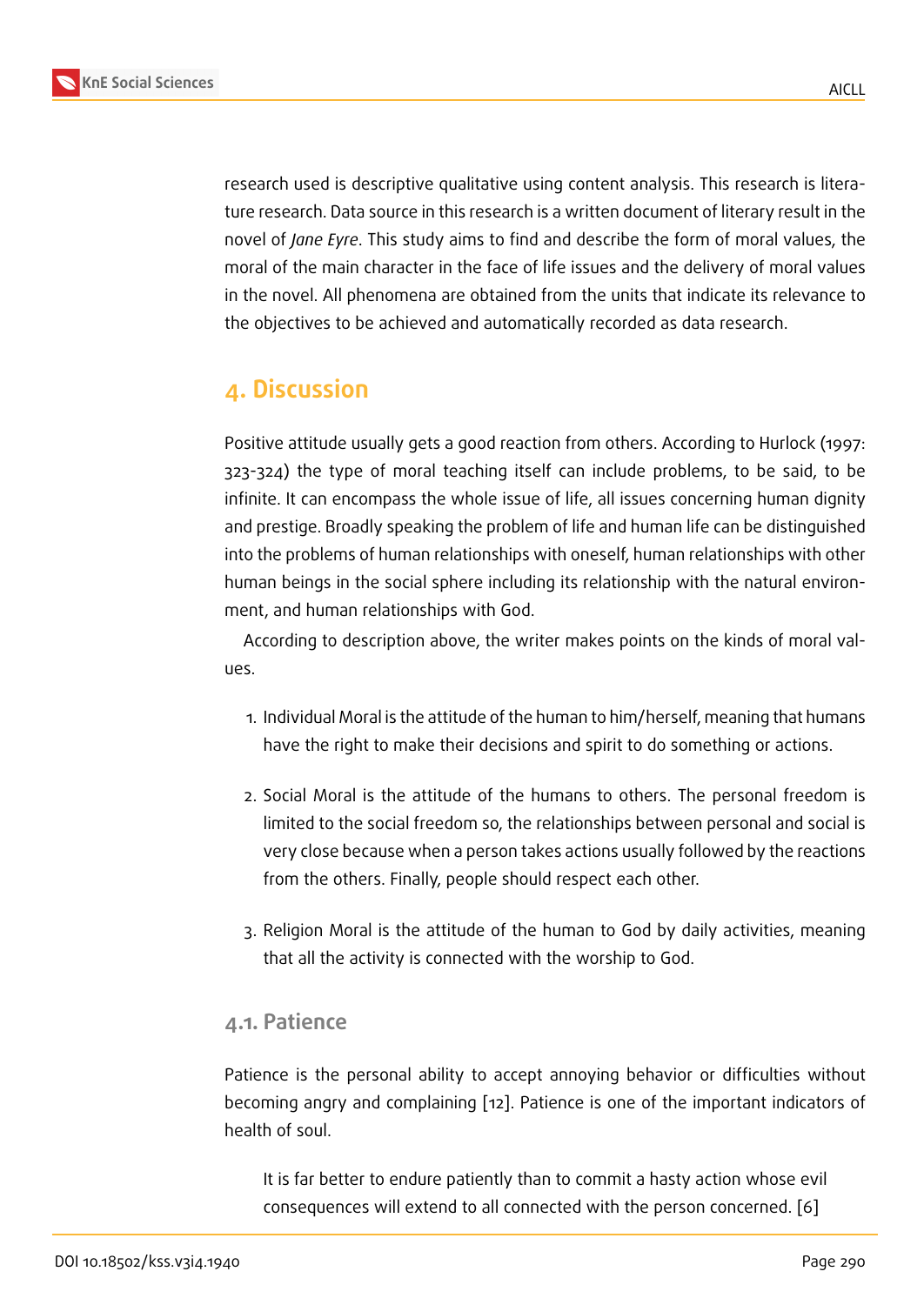From the quotation above, he always has creative thinking to get solutions of his problems. He always trusts himself, he is able to change to suit new conditions or situations as he is all the time patient.

### **4.2. Sincerity**

Rochester is sort of like the Beast half of a "Beauty and the Beast" story. (Forget for a minute that Jane's no beauty.) He's even got a sort of shaggy mane of hair that makes him look beast-ish, and at the end of the novel, when he's locked himself away at Ferndean to wallow in his own self-pity, he's described as "some wronged and fettered wild beast or bird, dangerous to approach in his sullen woe" [6]

Through her sincerity, Jane could tame Rochester, who formerly appears so rough, in beastly manner at times. Jane is c[on](#page-6-1)fident that her sincerity could win all the cases including all her problems with Rochester. Basically Rochester is a good man, only due to some inconvenient circumstances; he is changed but not totally. Rochester at first all the time is sullen but through her kindness and sincerity all begins to change.

Meantime, Mr. Rochester affirmed I was wearing him to skin and bone, and threatened awful vengeance for my present conduct at some period fast coming. I laughed in my sleeve at his menaces. "I can keep you in reasonable check now," I reflected; "and I don't doubt to be able to do it hereafter: if one expedient loses its virtue, another must be devised. Yet after all my task was not an easy one; often I would rather have pleased than teased him. *(2.9.171-172)*

Again it is seen that Jane has been successful to tame Rochester. Rochester initially says various rough words to Jane, accusing her of something illogical but again through her simplicity and sincerity, Jane could make Rochester understand the real problem and the real situation to be faced.

### **4.3. Rponsibility**

The health of humans' soul is showed in their actions. When our soul and our body are healthy we can do anything and when we have done with ourselves we can do things to others people. One of the important characters of harmonious personality is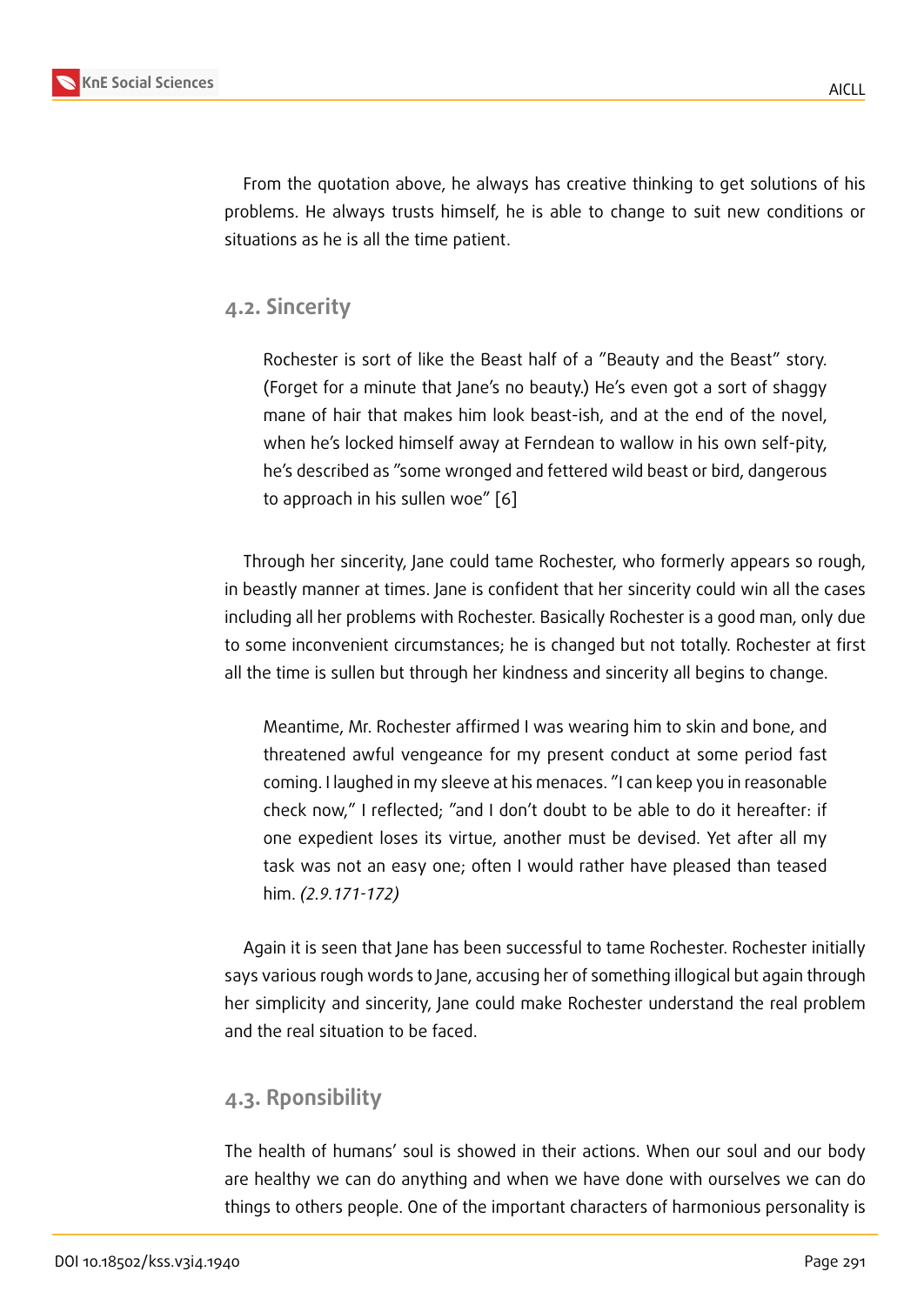

responsible for many kinds of responsibility such as responsible for our duties, families, jobs, clients, friends, neighborhoods and person who have relations with us as personality and general society.

If people were always kind and obedient to those who are cruel and unjust, the wicked people would have it all their own way: they would never feel afraid, and so they would never alter, but would grow worse and worse. When we are struck at without a reason, we should strike back again very hard; I am sure we should—so hard as to teach the person who struck us never to do it again. […] I must dislike those who, whatever I do to please them, persist in disliking me; I must resist those who punish me unjustly. It is as natural as that I should love those who show me affection, or submit to punishment when I feel it is deserved." (1.6.50, 52)

From quotation above, here Jane is responding to Helen Burns, who argues that they should "return good for evil," "turn the other cheek," "love your enemies," and all that sort of good Christian forgiveness stuff.

"It is not its cure. Reformation may be its cure; and I could reform—I have strength yet for that—if—but where is the use of thinking of it, hampered, burdened, cursed as I am? Besides, since happiness is irrevocably denied me, I have a right to get pleasure out of life: and I **will** get it, cost what it may." (1.14.63-65)

From the quotation above, the difference between "repentance" and "reform" is important here. Jane thinks it's enough to repent —to feel bad for what you've done. Rochester thinks that's not enough and that you actually need to reform—to actively change your ways. We will be watching through the rest of the novel to figure out which of them the text supports.

Through the above quotations, all is clear that Jane has shown great responsibility upon all the problems happened, either to herself individually or to other around her.

### **5. Conclusion**

In the *Jane Eyre*, there are moral values conveyed by author where the most dominant is the values that are being conveyed explicitly, can be easily seen by the readers. Based on the analysis, the results reveal that there are moral values in the *Jane Eyre* written by Charlotte Bronte which are presented through the actions and statements of characters as well as the depiction of the atmosphere in the novel. These moral values are about the issues of human relationships with themselves (individuality), the relationship of humans with other (society), and the human relationship with God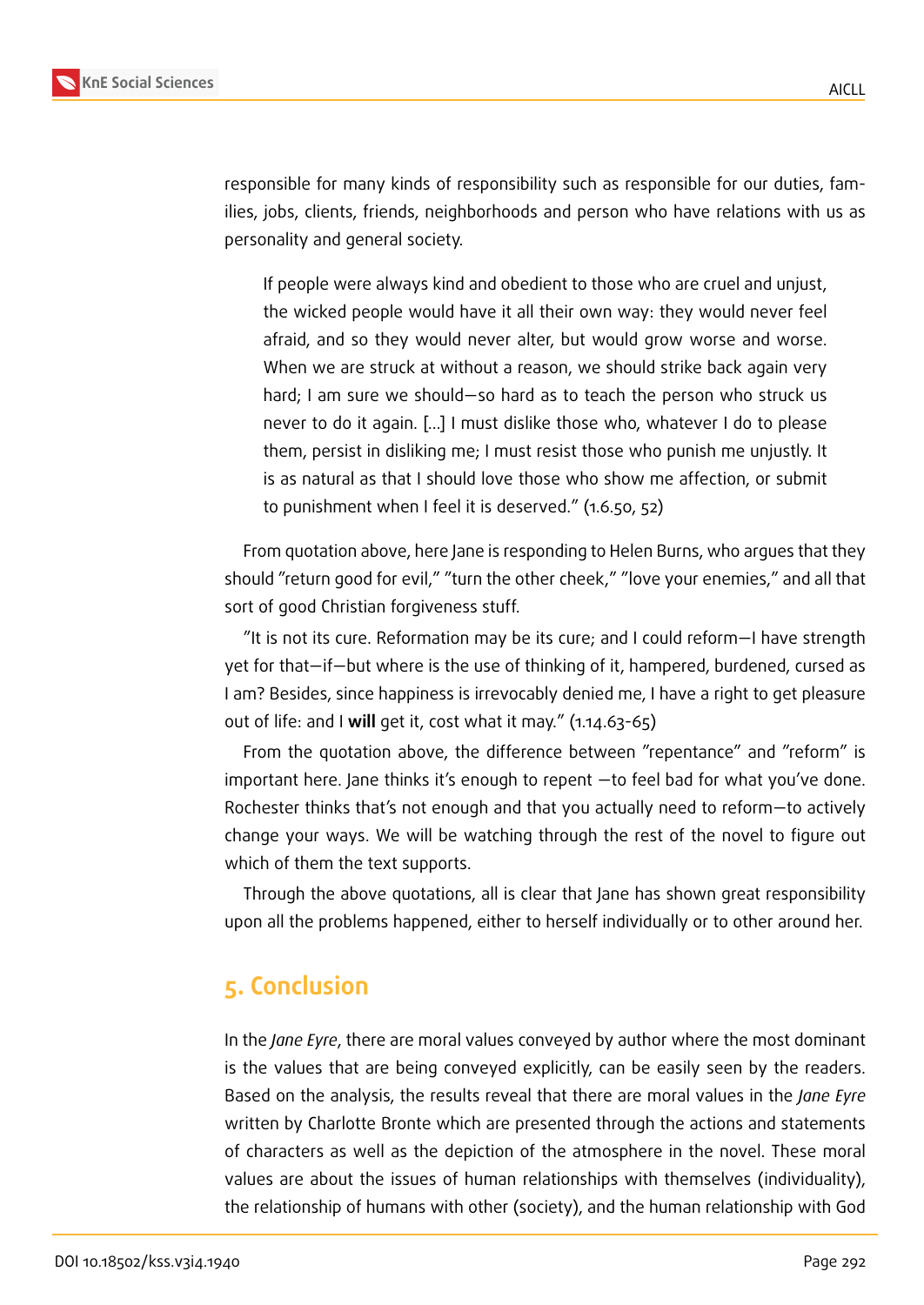

(god). The issues of human relationships with themselves are honesty, humility, sincerity, patience, responsibility, yearning, tenacity, self-control, bravery, regret, hard work, fear, hatred, hypocrisy and grudge. Next is the relationship of humans with other humans are friendship, kinship, loyalty, superior and subordinate, harmony and mutual help. Finally, the human relationship with God are obedience, have positive thought, gratitude and repentance.

Moral values presented in the *Jane Eyre* Troops can be used as a guide to live a life meaningfully. This novel describes how we establish a good relationship with ourselves, fellow humans, and God. Living their lives, people deal with their own conscience so that the author delivers that tenacity is something to be realized and implemented in every occasion. People are also social creatures where they cannot possibly dwell in a place without the existence of others. The author, in this respect strengthens the point of friendship to be kept well in society. Furthermore, people are dependent on God. The author emphasizes the point of obedience as it is mostly portrayed in the characters activities when performing prayer on time. This fact is unsurprisingly in harmony with Islamic principles that is being upheld by our university. The values found in the lives of the characters teach us to be better human beings.

### **References**

- [1] Abdul, Ali Halim Mahmud. (1995). *Islam dan Pembinaan Kepribadiaan.* Jakarta: Akademika Pressindo.
- [2] A S Hornby. (2006). *Oxford Advanced Learner's Dictionary*. London: Oxford University Press.
- <span id="page-6-0"></span>[3] Alwi, Hasan. (2008). *Kamus Besar Bahasa Indonesia.* Jakarta: Balai Pustaka.
- [4] Asri, Budiningsih. (2004). *Belajar dan Pembelajaran.* Jakarta: Rineka Cipta.
- [5] Barcalow, Emmet. (1994). *Moral Philosophy.* California: Wadsworth Publishing Company. Bertens, K.
- <span id="page-6-1"></span>[6] Charlotte, Bronte. (2010). *Jane Eyre.* London: Gramedia Pustaka Utama
- [7] Darajat, Zakiah. (1977). *Pendidikan Agama dalam Pembinaan Mental.* Jakarta: Bulan Bintang.
- [8] Darmadi, Hamid. (2009). *Dasar Konsep Pendidikan Moral.* Bandung: Alfabeta.
- [9] Dimyati, Mahmud. M. (1995). *Psikologi Suatu Pengantar.* Yogyakarta: BPFE
- [10] Edwards, Paul. (1967). *The Encyclopedia of Philosophy Volumes*. New York: MacMilan Publishing co. Inc The Free Press.
- [11] Goode, William J. (1977). *The Family Prentice-Hall of India Private Limited,* New-Delhi: The Brookings Institution.